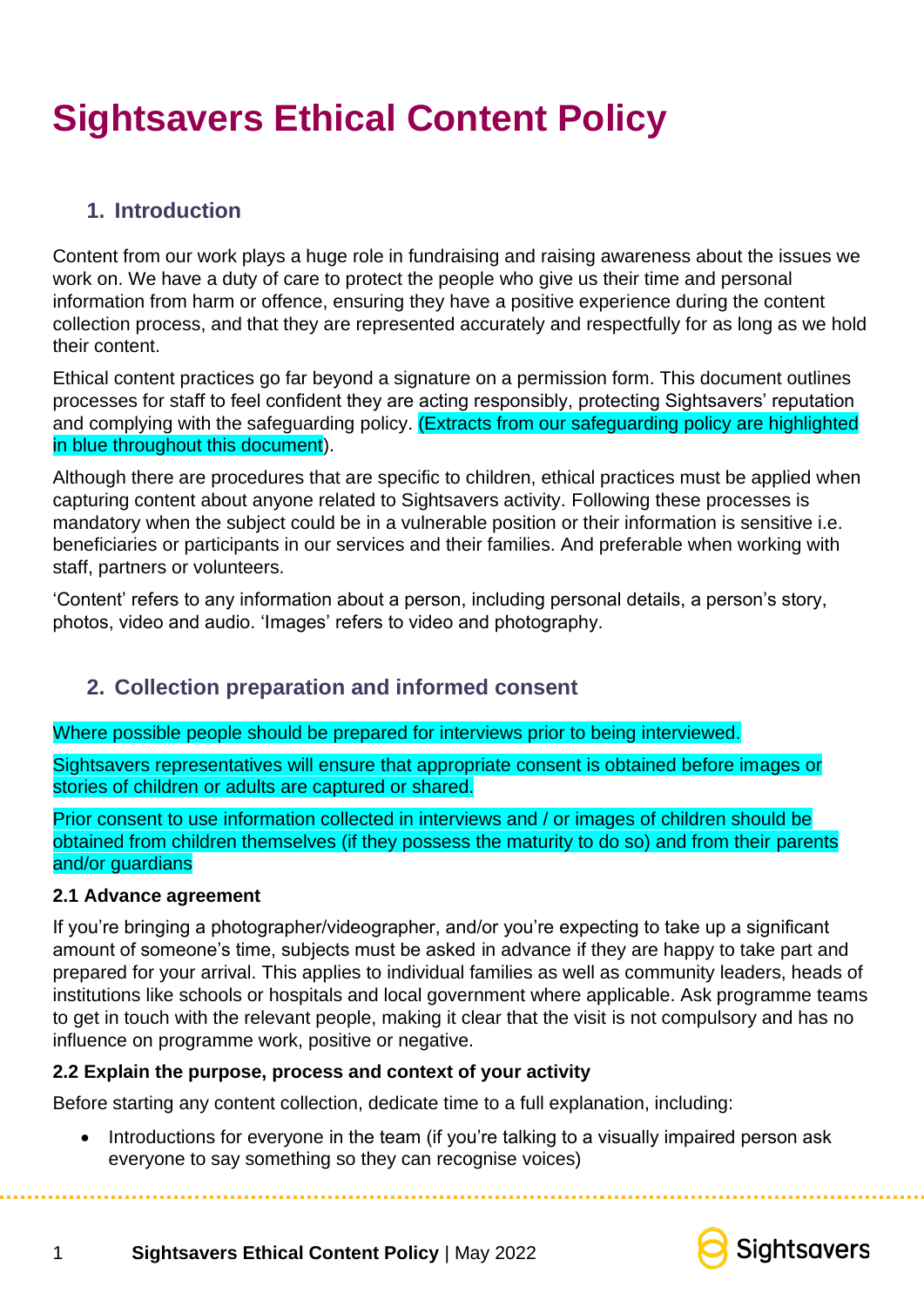- Who Sightsavers are, and our relationships with the partners they have direct contact with
- Who you and the team are
- What content is used for and why it's so useful
	- o i.e. demonstrating challenges and impact, generating support for our work
- What will happen during the content collection process
	- $\circ$  Length of time you'll be with them
	- o What you'll ask of them
	- o You'll be asking some personal questions
	- o How you'll document them (photo, video, audio, interview)

# **2.3 Informed consent**

Informed consent means subjects understand all implications of allowing their content to be used by Sightsavers. The form should be the last part of the process and by the time they sign it they should understand:

- Where their content could be used and who could see it, making sure they understand the scale and exposure of mass communications
- How they could be portrayed, depending on the channel and use
	- o i.e. emphasis might be on challenges, showing them as more vulnerable, suffering or needing support. Or on the positive impact, showing them as someone who has benefited from support
- What channels content is used in
- Where content is used potentially in their own country or internationally
- Reiterating they have control over the process and can decide what to take part in or not, with no repercussions or need for an explanation. And that content collection is entirely separate from project activity.
	- $\circ$  If they don't want to do anything or want to stop at any time, to let you know
	- o Nothing they say, do, or decide not to do will have any impact positive or negative on the support they receive
	- o They can revoke consent at any time

Depending on the level of information to be collected you can vary the detail of your explanation – for a one off image of someone in a hospital ward you can be brief. If it's someone's in depth story, multiple images or a photo that shows someone in a sensitive situation, take more time.

The specifics must be explained in the subjects' local language, ideally through an independent, professional translator. Translators must be briefed on informed consent and be able to judge whether someone has fully understood what they're agreeing to.

# **2.4 Evidence of consent**

Even if people locally don't feel informed consent is important, Sightsavers does. The permission form provides evidence we are following an ethical procedure. The form caters for a variety of circumstances:

- An individual over 18 signing for themselves.
- Parental or guardian permission for children under 18 (co-signing for children over seven, who must also give their consent).



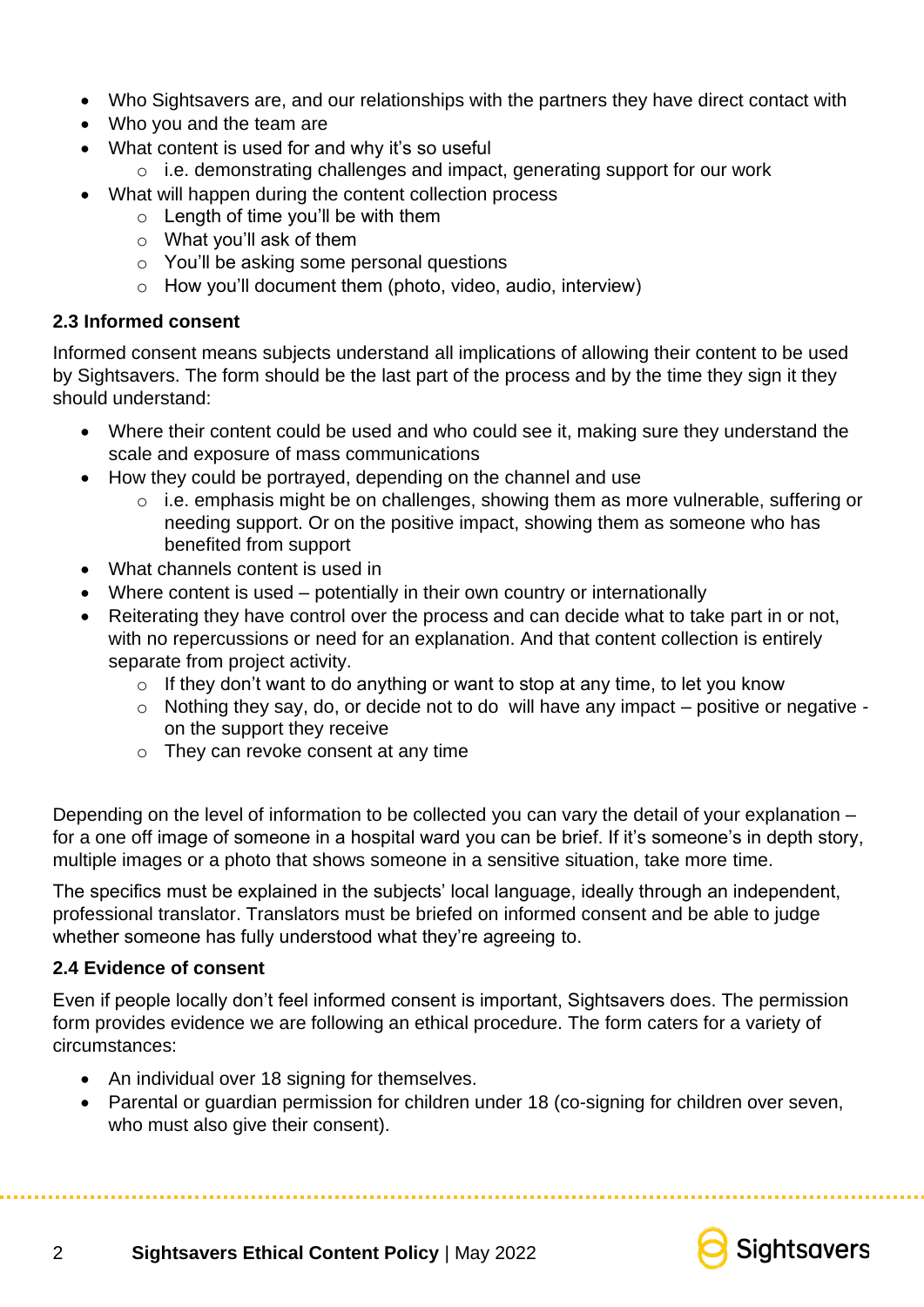- $\circ$  In schools, teachers can sign on children's behalf, as parents have trusted their child's care to them, the teacher acts as a guardian. But check the local context, in some countries teachers must inform parents in advance of the visit, giving them a chance to opt out.
- Group permission for communities or people in the background where it's not possible to get everyone's written consent. A person in authority (community leader, head teacher or hospital head) can sign on a group's behalf, as long as people verbally agree and are given the chance to move out of the photo if they want to.

Low literacy subjects can sign with a thumbprint, a cross or give audio or video permission, with their response audibly translated. Alternatively, a reliable witness to can sign to confirm informed consent was given.

Evidence of consent is not needed for unrecognisable people (faces and all other identifying features obscured) or adults in public spaces or large crowds. But always ask verbal permission before taking photos, and use your judgement - ask yourself "Would I want this image of me and/or my family to be used as a marketing, fundraising, or communications tool for an organisation in another country?"

# **3. Documenting stories**

All interviews and image taking is undertaken with sensitivity in order to safeguard the individual´s rights to dignity, identity, confidentiality and privacy.

A parent or guardian should be present during interviews with children, or their permission sought before-hand for a professional adult with agreed responsibility (such as medical or educational professionals) to be present on their behalf.

# **3.1 Story context**

To avoid stereotyping, it's important give someone's story as much context, balance and personal detail as possible, and to let someone describe their own situation:

- Ask questions about someone's family background and life experiences to show them as a rounded person, not just a beneficiary
- Ask about what led to someone being in their current situation, and factors that have prevented them getting support previously
- Provide a balanced narrative, recording positives as well as negatives e.g. if an area is clearly very poor but also beautiful, or if someone shows great strength and resilience as well as showing distress, describe both sides
- Ask local project staff for more detail on the local context
- Be sure to include details of things people have done or choices they made to change their own life, rather than solely relying on Sightsavers to 'save' them
- Be aware of the language you use, being careful not to disempower people or insinuate sight loss or disability is the sole cause of a person's difficulties – it's the situation they are in rather than their condition

# **3.2 Accurate representation**

• Accurately record what you are told – a Dictaphone helps avoid mistakes and allows you to use someone's words so they tell their own story

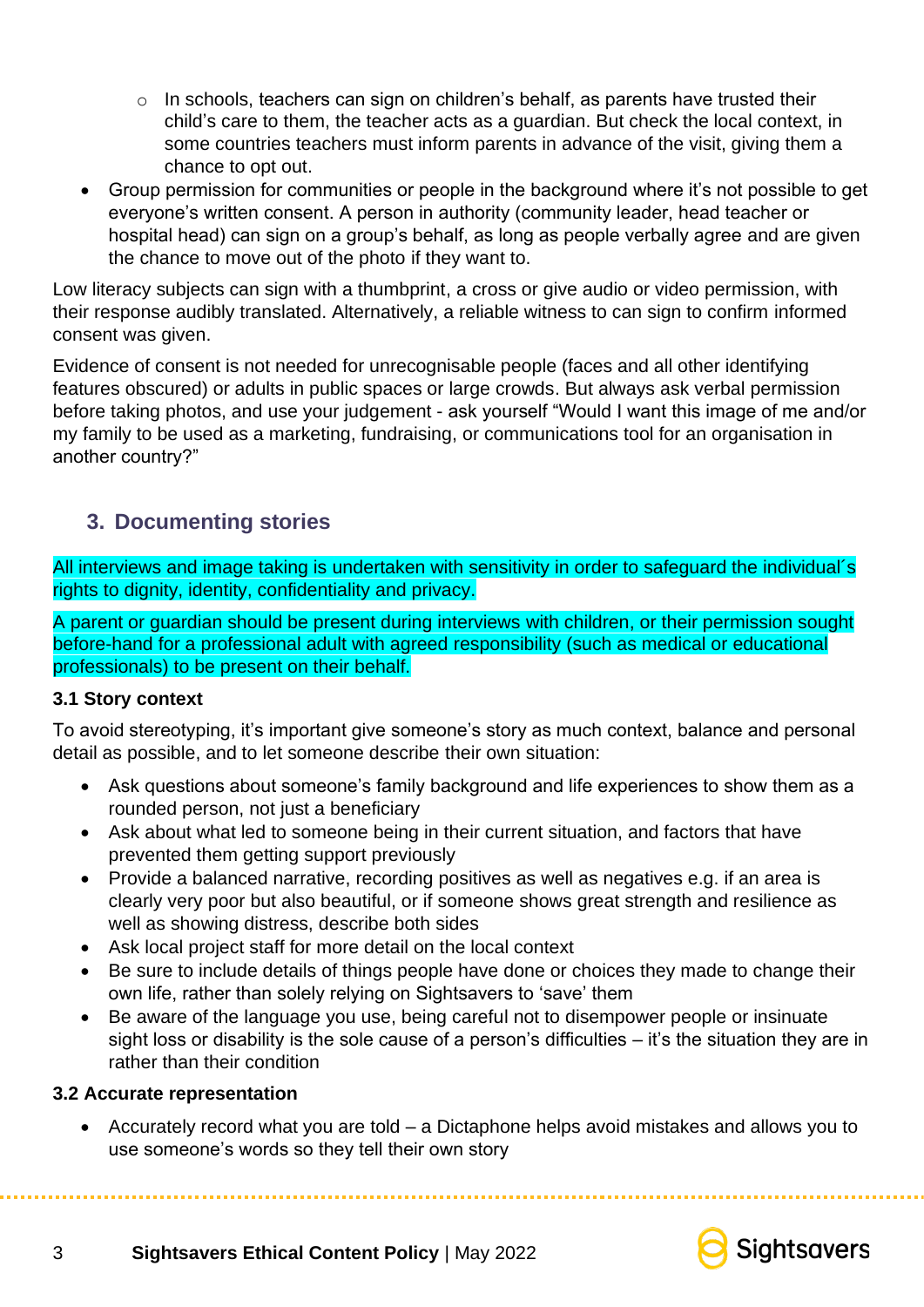- If an answer or situation is unclear, or a story changes, always ask for clarification, checking with other family members or project staff if necessary
- Monitor translation notice if your translator is elaborating too much (or not enough), and ask project staff to listen in to the first interview to confirm accuracy
- Ask project staff to confirm the exact extent of Sightsavers' role we can't claim responsibility for things we haven't done
- Accurately and objectively document conditions you see, without exaggerating, assuming how someone feels, or imposing your own feelings on a situation (you can describe how you feel observing a situation, but you can't directly attribute feelings or judgements to a situation that haven't been expressed by the subject e.g. their situation is hopeless vs 'I feel hopeless')

# **3.3 Conduct interviews sensitively**

To demonstrate need you may need to ask people difficult or delicate questions. Be compassionate, patient and sensitive and be aware of your subject's feelings. E.g.

- Request permission to ask what could be an upsetting question, and reiterate that they don't have to answer. Never push someone to tell you something they're not comfortable with
- If someone tells you something highly sensitive, double check whether they're happy for it to be included
- Notice when people become tired, uncomfortable or upset. If people become upset, ask them (and/or their parent) if they want to carry on

# **4. Capturing images**

All interviews and image taking is undertaken with sensitivity in order to safeguard the individual´s rights to dignity, identity, confidentiality and privacy.

Pictures should be decent and respectful and should not stigmatize community, family or individual.

People are properly dressed (both girls and boys, should wear decent clothing appropriate to the local custom) and are not depicted in sexually charged poses or in ways which characterise them as entirely reliant on the viewer.

Ensure the use of the 'Two Adult Rule'. This means, when interacting with children or at-risk adults in a work context I will ensure that another adult is present or within reach.

# **4.1 Working with photographers, videographers or journalists**

All external consultants must sign the code of conduct before being allowed to visit project activity. External staff must never spend time with children without supervision.

You are responsible for helping external staff act in an ethical way. Discuss the Sightsavers approach with them before shooting and monitor their behaviour, correcting if necessary.

# **4.2 Respect and image permission**

Where possible, always ask people before taking their images. Never take a photograph of a child without the full understanding and permission of the parent(s)/guardian(s). If spontaneous or natural images are necessary, as soon as the image is taken show the subject explain the purpose and get consent. If they refuse consent, it must be deleted.

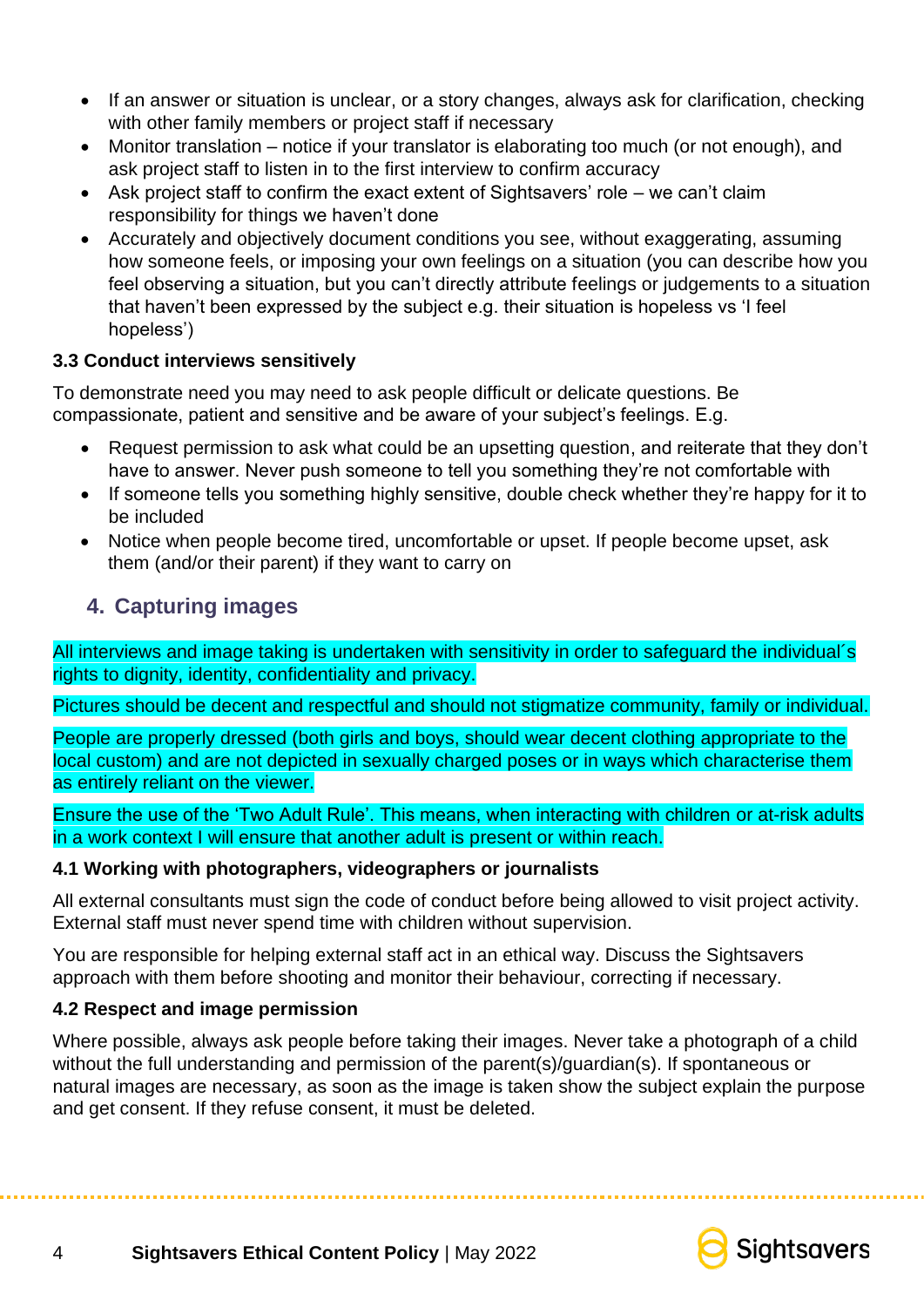Be aware of how much you're asking people to do – take advice from family members, local medical and project staff on what is reasonable and take age, physical capability and health into account.

If someone becomes very upset, showing them close up could violate their privacy. Take care to give them space and ask if they want to carry on with the documentation.

If images are taken in sensitive situations, when someone is particularly upset, vulnerable, or in what could be perceived as an undignified position, always show them the content and ask them (and/or their parents) if they are comfortable with it being used, explaining the possible uses again. If not, delete the content.

The same principles apply for your personal photos in project settings – how you act affects opinions of Sightsavers, field staff and future travellers. If you're on your own and don't speak the language you can communicate to people by showing them your camera/phone.

# **4.3 Depiction**

Everyone must be depicted in an accurate, dignified way, especially people who may face discrimination or exclusion. Images must show a true and accurate account of the way people live:

- Images must only be taken of people's typical activities, actual challenges and the story that they relay in their interview
- Get your subject involved, especially with children, ask them for ideas on how they would like to be shown
- Although children may be naked when you meet them, they cannot be photographed naked from the waist down or older female children naked from the waist up. Ask them to put on clothes they would usually wear, or don't document them
- Be culturally sensitive in what you ask people to do what's acceptable in one place might not be in others. If you're in any doubt, ask local programme staff to advise

Consider how framing and angles can affect how someone is depicted:

- Try not to take images from above as this appears disempowering. Images should be taken at the same level or looking up at a subject, particularly when showing the need
- Limit framing which makes people look more vulnerable than they are. Try to include context in a photo, showing someone's home or the hospital environment
- Children must not appear isolated if they are being cared for by family members
- Don't manipulate or set up a situation to make it look worse than it is e.g. if a child is being held by their mother, this is the image you should take, don't ask her to put them down

# **5. Remuneration**

As a general rule, payment or remuneration is not given in exchange for taking photos, however there may be situations where it is appropriate e.g. cultural expectations of visitors, compensating for loss of income. Project volunteers helping you may require a per diem. Always refer to local staff for appropriate behaviour and type of remuneration.

If it is deemed appropriate, this should not be communicated or given until the end so as not to sway their accounts.



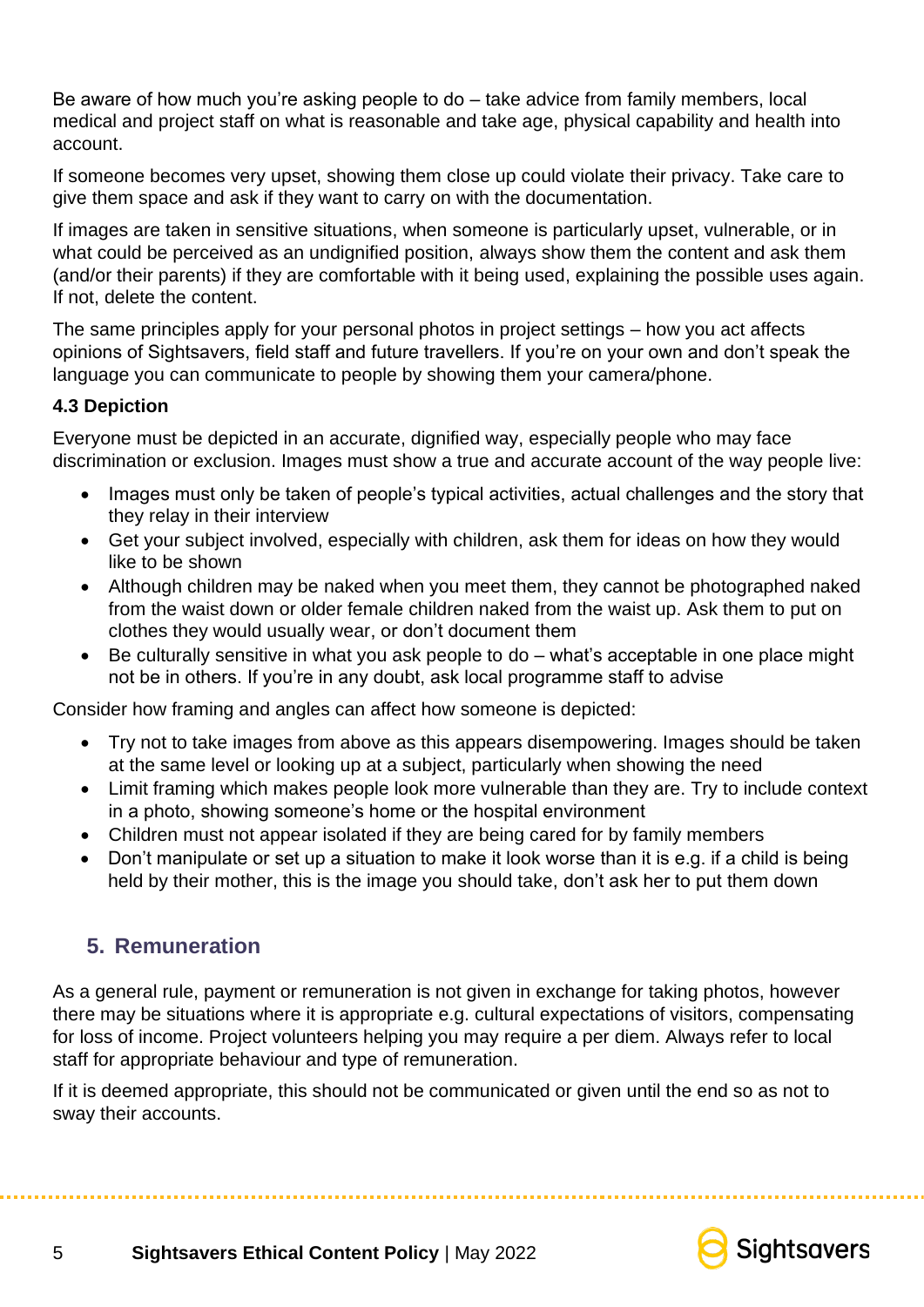# **6. Content sharing and storage**

Pictures, materials and personal information will be held in a secure database and according to the appropriate Sightsavers data security protocols. Access to these materials will be employees and trusted third parties only, through a password protected system. The misuse of images accessed will be treated in the same way as other breaches of this policy. Applicable data protection laws for all stored images will be followed.

#### **6.1 Storage**

All content collected must be uploaded to ivillage which is a password protected system. Images must always be uploaded with the relevant consent form and accompanying information - a caption containing names and brief contextual information at the very least - so images can always be used with relevant context.

In almost all circumstances, where written or recorded permission does not exist, images must not be uploaded. Where it was absolutely not possible to get evidence of consent, or forms have been lost, the person responsible for gaining consent can confirm that there has been verbal agreement, ideally with verification from someone else present at the time.

Prior to upload, content must be stored on Sightsavers servers or your personal sharefile folders, which are also password protected. Content must be removed from personal devices. If guidelines in sections 3 and 4 are not followed and you receive content that may contravene the safeguarding policy you must delete this immediately.

#### **6.2 Sharing**

Content must never be shared by email. File transfer sites like Dropbox or Wetransfer should be avoided where possible.

Content can only be shared with external people through ivillage - a lightbox, or on occasion approved third parties can be given a login. They must be notified about our code of conduct in advance of receiving the content, and they will have to sign it when they agree to the ivillage terms and conditions, which contains the code of conduct.

Lightboxes must be deleted and external ivillage access removed once the requirement is over. Access to ivillage will be reviewed annually. Contact Benjamin Thompson for ivillage access.

If images need to be sent before ivillage upload, or if a photographer or videographer is delivering images from an assignment, this must only be done via sharefile or encrypted hard drive.

- To encrypt a hard drive [guidelines to follow]
- To give an external user access to a sharefile folder, select 'Add People to Folder' and click 'Create new user'. They will receive an email notification with a link to login to the folder and add files

# **7. Use of content**

Sightsavers and its partners are committed to carefully guard any information about individuals who feature in their publications, ensuring that their personal data are used appropriately. This also applies when material is made available to third parties.

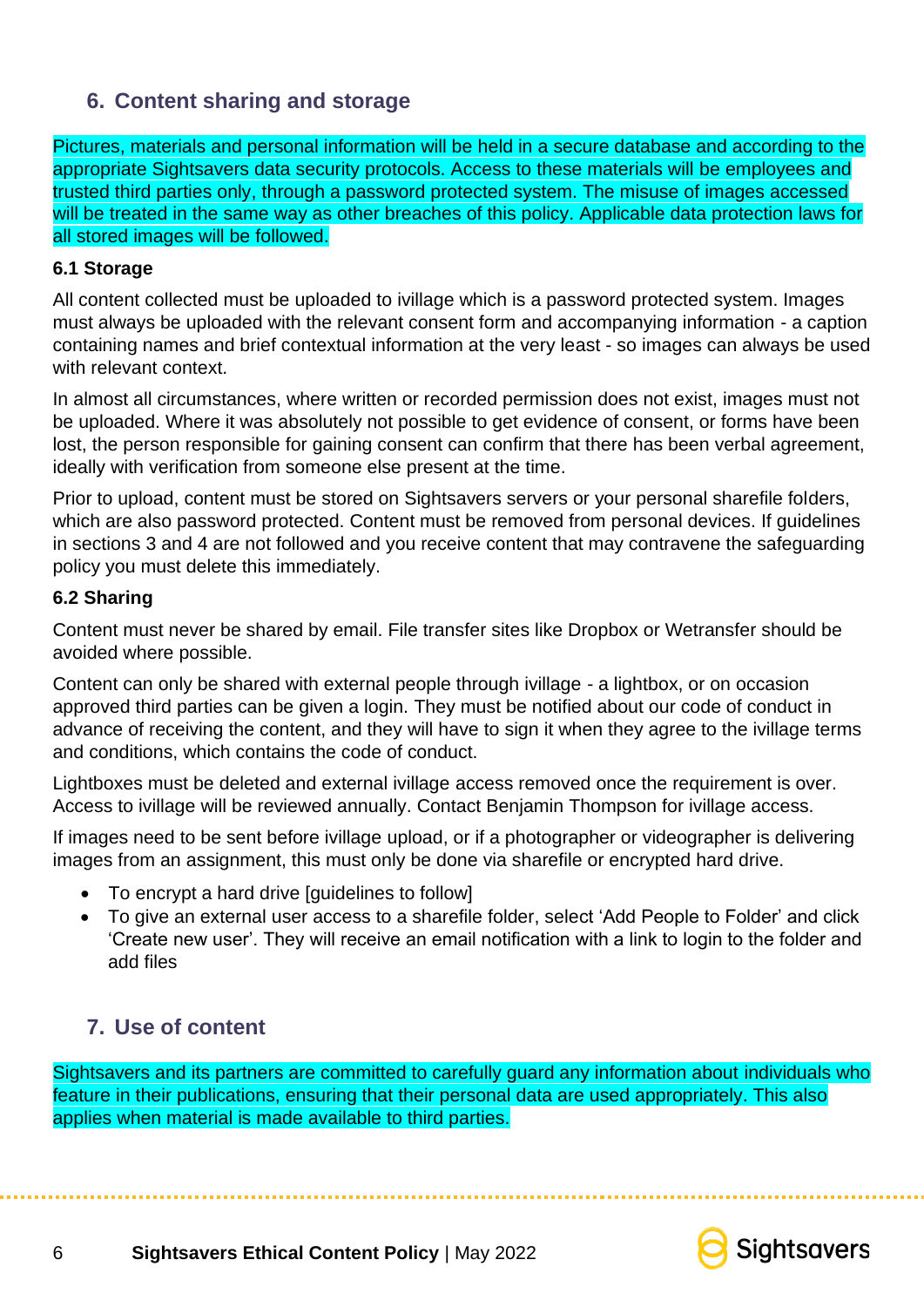No person should be harmed through the online activities of our representatives or organisation. This includes use of all forms of social media including Facebook, YouTube, twitter, Instagram, LinkedIn and all other social networking sites and internet postings, including blogs. Online safeguarding standards are outlined in the Ethical content collection guidance, IT Usage Policy and Social Media Policy.

In line with Sightsavers' Ethical content collection guidance, all programme participants must fully understand how, where and why we will use their content and understand any potential consequences of the content being made public or used online.

Safeguarding is our priority when gathering stories, and we undertake rigorous procedures to remove or minimise any risk to the people we portray. We would not have the impact that we need if we never showed a persons' face, but that inevitably carries a degree of risk since a persons' face is traceable, particularly in an online world with ubiquitous access to information.

#### How do we mitigate these risks?

- The triangle of risk principle is used and we will never give any more than two of these pieces of information together: a persons' full name, image and location (exact location like school or village - district can be used without counting as location information).
- In certain circumstances, and in the full knowledge of the contributor and/or their family, we will also change a persons' name or use unidentifiable/partial imagery to further protect them.
- Sightsavers will review the appropriate use of images on a case by case basis, with the safety and wellbeing of the person being portrayed at the forefront. For example where professionals, such as doctors request for their full title and workplace to be shared

In addition to the Safeguarding policy triangle of risk, we avoid using a person's full name or precise location at all (regardless of whether they are used together), in any external materials, including reports. Unless there is a very compelling reason to do so, and it is agreed there is no risk to the person concerned.

#### I will: Respect people's dignity and their need to be safeguarded at all times when taking photographs, filming or writing reports for public relations work.

Content must be captured responsibly, sensitively and accurately, however if this isn't the case it is the responsibility of the person using the content to make sure anything that contravenes sections 3 and 4 is not used.

Any complaints or concerns about inappropriate or intrusive images of children must be reported and recorded in accordance with any other child protection concern (See safeguarding policy).

# **7.1 Misrepresentation**

It is understood that content needs be shaped to fit the relevant channel and audience. But stories or images must not be altered to misrepresent the true situation:

- We must never imply people are suffering from things they aren't, or exaggerate a situation or the risk someone faces
- Content must relate to the situation being described e.g. a photo from Kenya can't be used when talking about work in Zambia, or a photo of someone who's had a cataract operation cannot be used in a story about trachoma



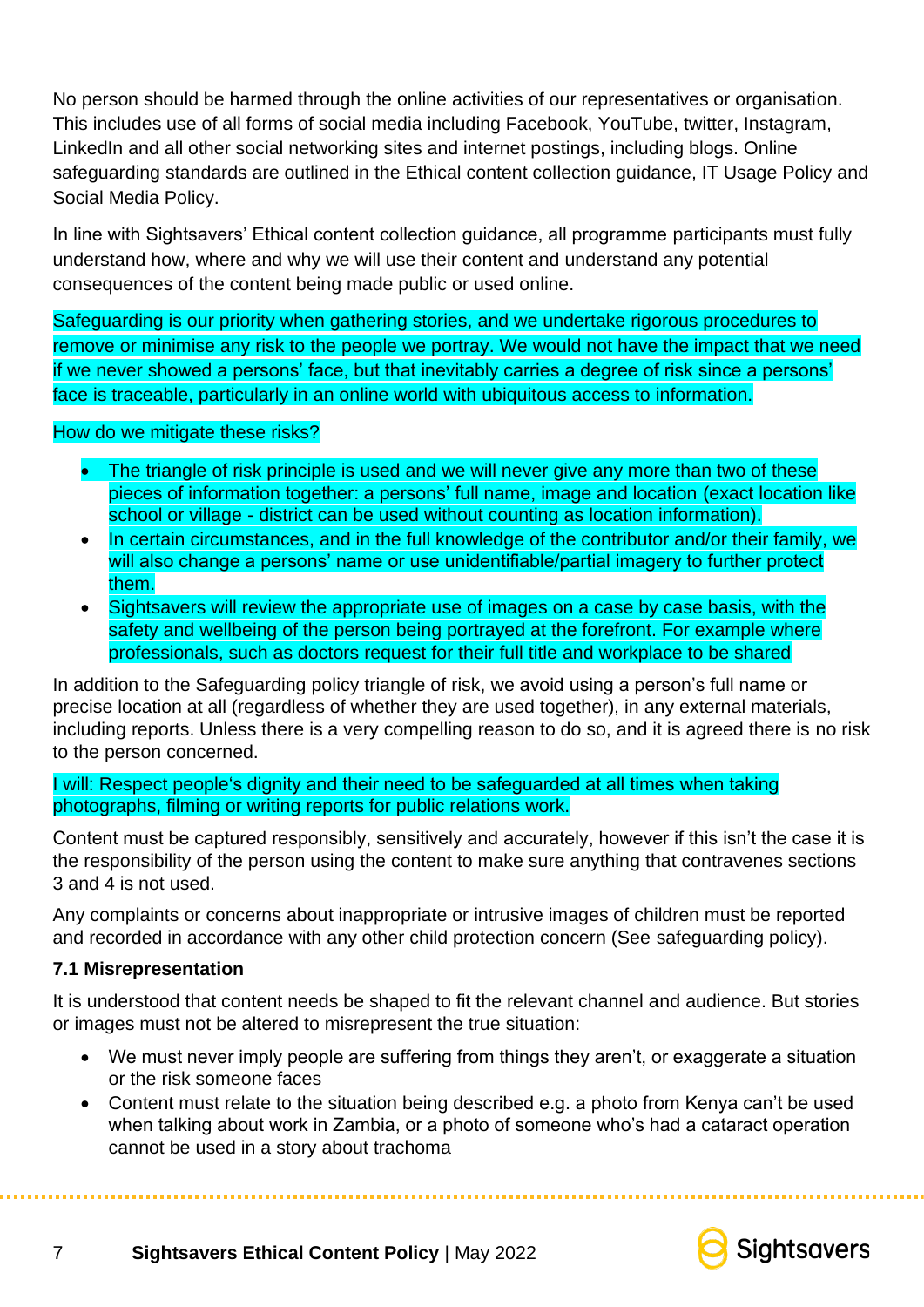- Quotes cannot be wrongly attributed and must not be edited or used out of context to imply a different meaning to the original
- We cannot imply someone will be helped, or that we are working / will work in a certain area when it's not true (but we can use images of people we are not helping to explain a the need in a situation, as long as no connection is made to our support)

# **7.2 Upholding dignity and respect**

To avoid perpetuating stereotypes of people living in the developing world, we must show a true and accurate account of the situations people live in:

- We present our beneficiaries and participants as dignified, rounded people by including personal details including their name, age, country, details about their family, work or personal likes and dislikes, and the circumstances of their situation with all image use
- We must not show people as helpless or victims, incite pity or imply they are entirely reliant on donors or agencies e.g. we cannot say £10 will save someone's sight, rather £10 could help save someone's sight
- We show the role people play in changing their own lives, that they are capable of helping themselves when the right structures are in place e.g. showing people seeking out healthcare, travelling long distances to screenings, fighting for their own rights
- We must not oversimplify a situation by implying that issues are simply a question of money that donations alone can solve. We should illustrate the wider causes as well as the effect. E.g. We don't just state that someone is too poor to get health care, we describe all the reasons it's difficult to access healthcare in their region
- We must not depict Sightsavers or donors as 'saviours', but rather facilitators working with local actors who play key roles in driving change
- We should show people living in difficult circumstances as one side of a country or region rather than a universal truth, and show a variety of perspectives about a country
- Carefully consider whether an image is showing someone in an undignified or vulnerable situation and whether it should be used. If in doubt, find out about the circumstances in which it was documented, and the consent discussions that took place.

# **7.3 Content usage period**

Unless there are exceptional circumstances (see appendix 1), content should not be used for more than five years after the original collection date. The present tense can only be applied to content for the first 18 months of its use.

#### **7.4 Image manipulation**

Images must not be significantly altered from their original form:

- Colour manipulation and enhancements must not alter the concept of the image e.g. dulling or sepia to make it look worse. We do not use black and white images (excluding historical)
- Cropping must not alter the context of an image
- Editing footage must not change the reality filmed. Edited pieces should always accurately represent the story
- Images should not be flipped this does not represent the picture taken
- We do not create composite images unless for publicity stunts where it should be obvious its set up
- We do not use stock images